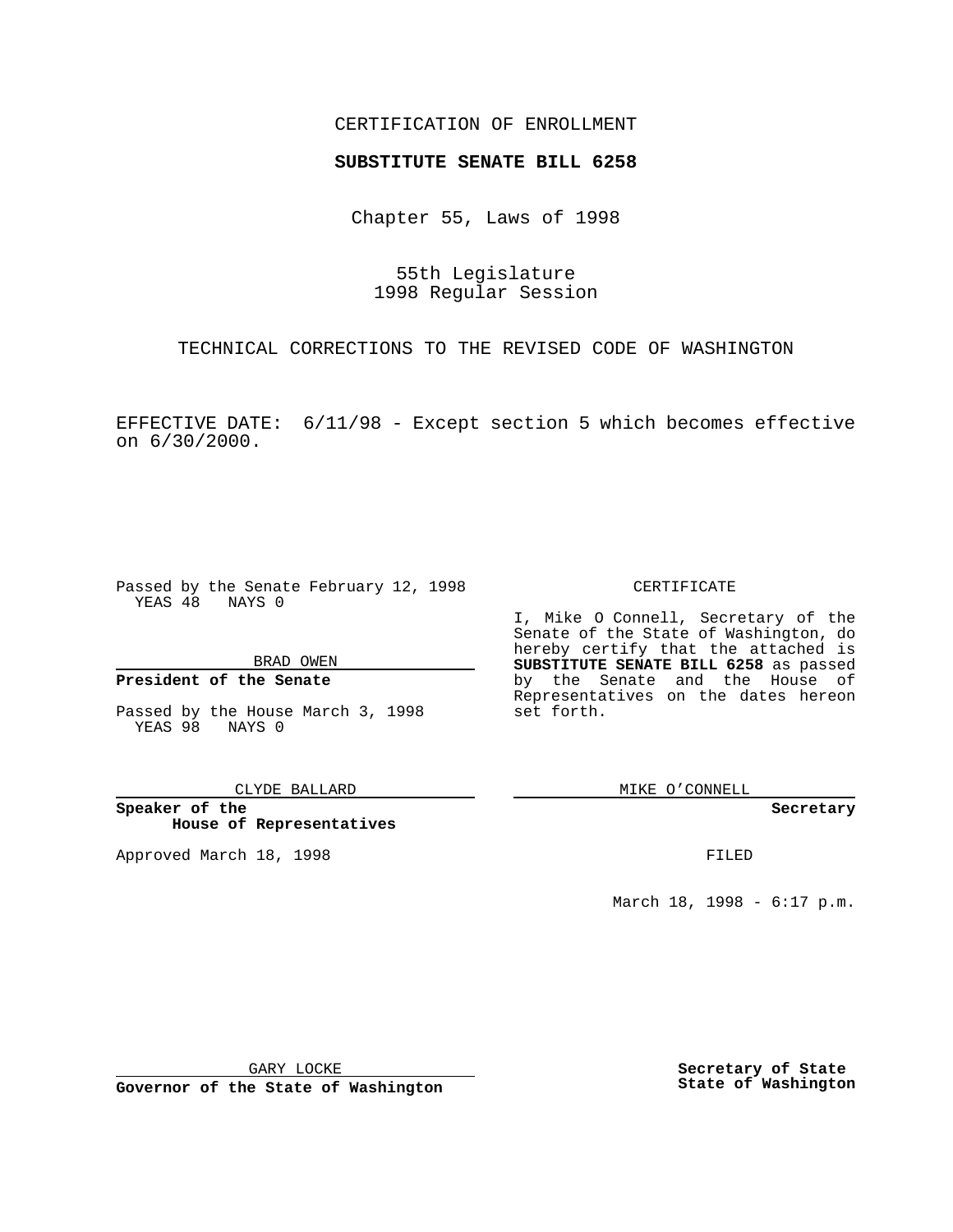# **SUBSTITUTE SENATE BILL 6258** \_\_\_\_\_\_\_\_\_\_\_\_\_\_\_\_\_\_\_\_\_\_\_\_\_\_\_\_\_\_\_\_\_\_\_\_\_\_\_\_\_\_\_\_\_\_\_

\_\_\_\_\_\_\_\_\_\_\_\_\_\_\_\_\_\_\_\_\_\_\_\_\_\_\_\_\_\_\_\_\_\_\_\_\_\_\_\_\_\_\_\_\_\_\_

Passed Legislature - 1998 Regular Session

### **State of Washington 55th Legislature 1998 Regular Session**

**By** Senate Committee on Law & Justice (originally sponsored by Senators Roach, Kline and Hargrove; by request of Statute Law Committee)

Read first time 02/04/98.

 AN ACT Relating to making technical corrections to the Revised Code of Washington; amending RCW 9A.40.060, 10.99.045, 42.17.160, 43.160.076, and 82.14.370; reenacting and amending RCW 43.160.210; providing an effective date; and providing an expiration date.

BE IT ENACTED BY THE LEGISLATURE OF THE STATE OF WASHINGTON:

 **Sec. 1.** RCW 9A.40.060 and 1994 c 162 s 1 are each amended to read as follows:

 (1) A relative of a child under the age of eighteen or of an incompetent person is guilty of custodial interference in the first degree if, with the intent to deny access to the child or incompetent person by a parent, guardian, institution, agency, or other person having a lawful right to physical custody of such person, the relative takes, entices, retains, detains, or conceals the child or incompetent person from a parent, guardian, institution, agency, or other person having a lawful right to physical custody of such person and:

 (a) Intends to hold the child or incompetent person permanently or for a protracted period; or

 (b) Exposes the child or incompetent person to a substantial risk of illness or physical injury; or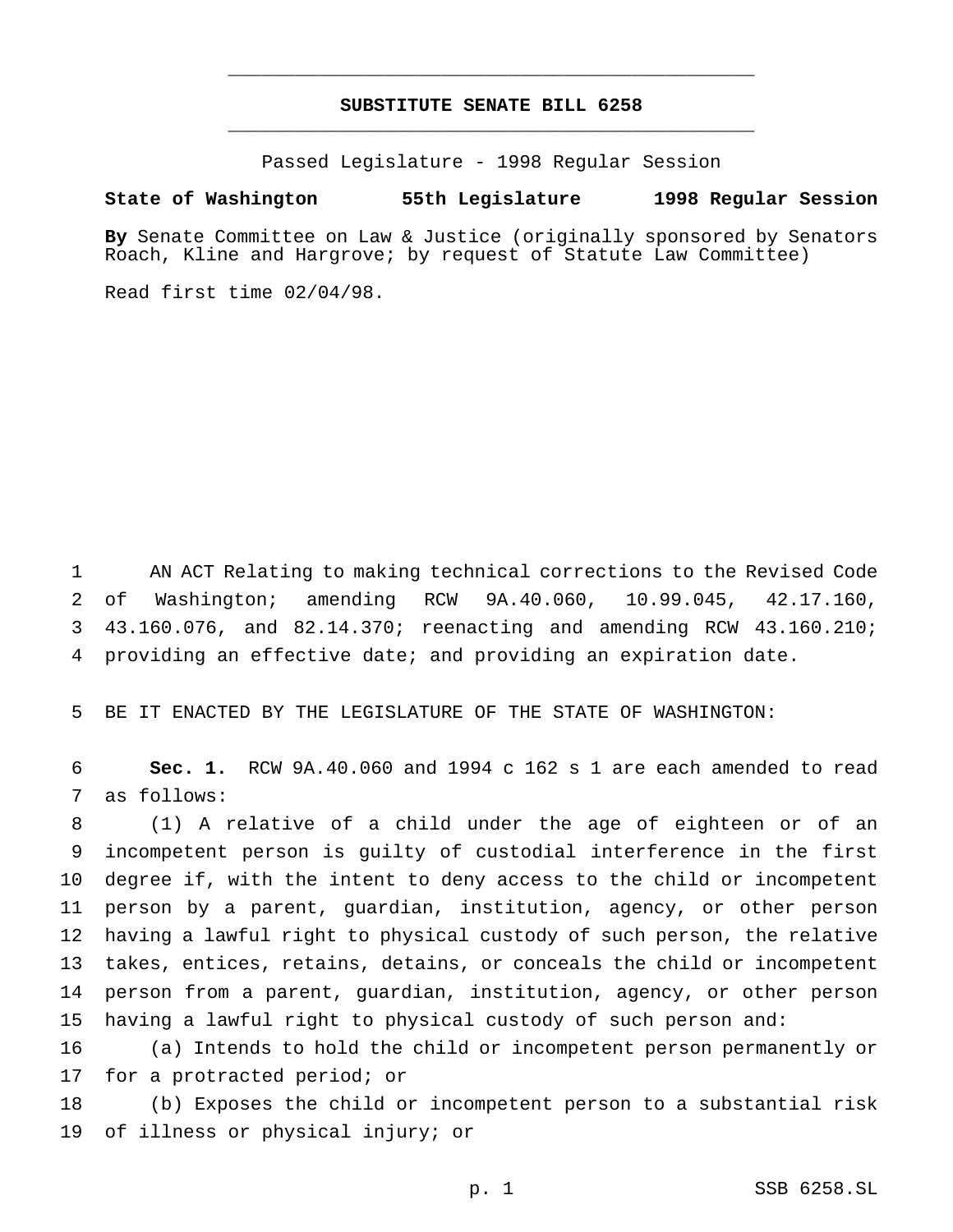(c) Causes the child or incompetent person to be removed from the state of usual residence; or

 (d) Retains, detains, or conceals the child or incompetent person in another state after expiration of any authorized visitation period with intent to intimidate or harass a parent, guardian, institution, agency, or other person having lawful right to physical custody or to prevent a parent, guardian, institution, agency, or other person with lawful right to physical custody from regaining custody.

 (2) A parent of a child is guilty of custodial interference in the first degree if the parent takes, entices, retains, detains, or conceals the child, with the intent to deny access, from the other parent having the lawful right to time with the child pursuant to a court-ordered parenting plan, and:

 (a) Intends to hold the child permanently or for a protracted period; or

16 (b) Exposes the child to a substantial risk ( $(\overline{or} - \overline{f}$ )) of illness or physical injury; or

 (c) Causes the child to be removed from the state of usual residence.

 (3) A parent or other person acting under the directions of the parent is guilty of custodial interference in the first degree if the parent or other person intentionally takes, entices, retains, or conceals a child, under the age of eighteen years and for whom no lawful custody order or parenting plan has been entered by a court of competent jurisdiction, from the other parent with intent to deprive the other parent from access to the child permanently or for a protracted period.

(4) Custodial interference in the first degree is a class C felony.

### EXPLANATORY NOTE:

 This bill changes the word "or" to "of," correcting an error made in 1994 c 162 s 1, which was intended to have the language in subsection (2)(b) parallel the language in subsection (1)(b).

 **Sec. 2.** RCW 10.99.045 and 1994 sp.s. c 7 s 450 are each amended to read as follows:

 (1) A defendant arrested for an offense involving domestic violence 36 as defined by RCW 10.99.020( $(\frac{2}{2})$ ) shall be required to appear in person before a magistrate within one judicial day after the arrest.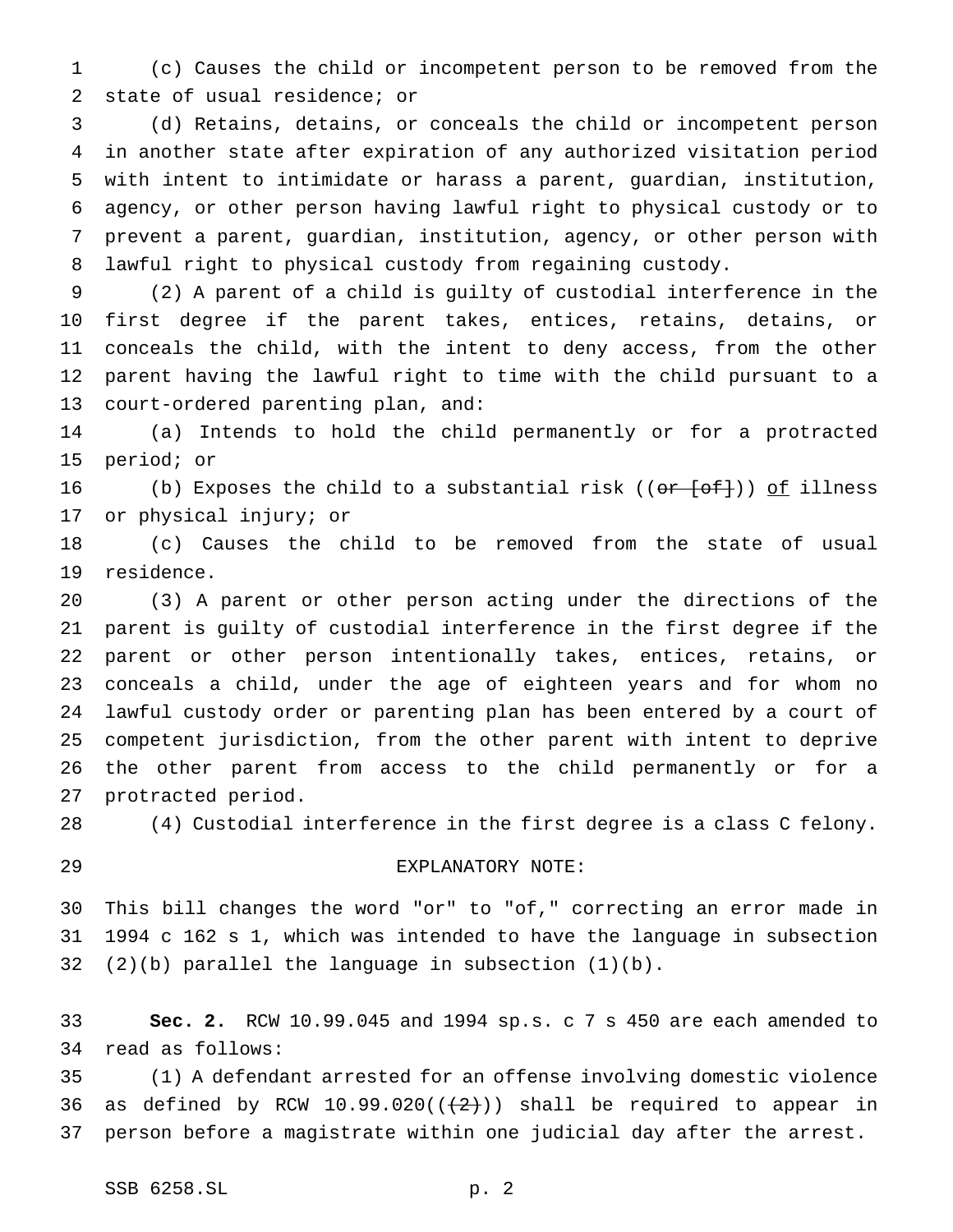(2) A defendant who is charged by citation, complaint, or information with an offense involving domestic violence as defined by 3 RCW  $10.99.020((+2))$  and not arrested shall appear in court for arraignment in person as soon as practicable, but in no event later than fourteen days after the next day on which court is in session following the issuance of the citation or the filing of the complaint or information.

 (3) At the time of the appearances provided in subsection (1) or (2) of this section, the court shall determine the necessity of imposing a no-contact order or other conditions of pretrial release according to the procedures established by court rule for a preliminary appearance or an arraignment. The court may include in the order any conditions authorized under RCW 9.41.800.

 (4) Appearances required pursuant to this section are mandatory and cannot be waived.

 (5) The no-contact order shall be issued and entered with the appropriate law enforcement agency pursuant to the procedures outlined in RCW 10.99.040 (2) and (4).

# EXPLANATORY NOTE:

 RCW 10.99.020 was amended by 1995 c 246 s 21, changing subsection (2) to subsection (3), but 1995 c 246 failed to make the corresponding cross-reference change required in RCW 10.99.045. This bill corrects the cross-reference by deleting the reference to the specific subsection. Since "domestic violence" is defined in RCW 10.99.020 regardless of which subsection number the definition is in, this allows subsequent amendments to RCW 10.99.020 without requiring clean-ups to RCW 10.99.045.

 **Sec. 3.** RCW 42.17.160 and 1995 c 397 s 32 are each amended to read as follows:

 The following persons and activities shall be exempt from registration and reporting under RCW 42.17.150, 42.17.170, and 42.17.200:

 (1) Persons who limit their lobbying activities to appearing before public sessions of committees of the legislature, or public hearings of state agencies;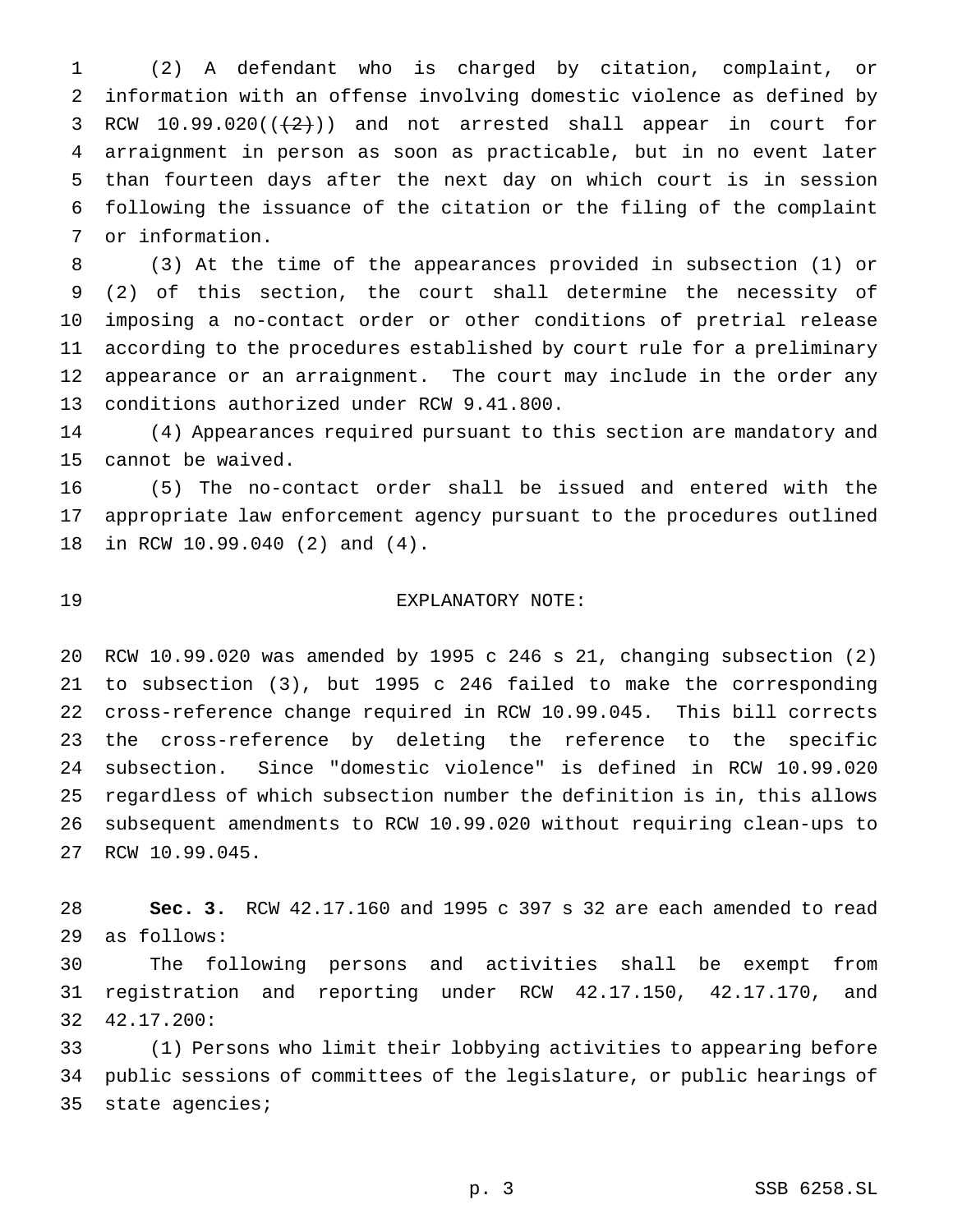(2) Activities by lobbyists or other persons whose participation has been solicited by an agency under RCW 34.05.310(2);

 (3) News or feature reporting activities and editorial comment by working members of the press, radio, or television and the publication or dissemination thereof by a newspaper, book publisher, regularly published periodical, radio station, or television station;

 (4) Persons who lobby without compensation or other consideration for acting as a lobbyist: PROVIDED, Such person makes no expenditure for or on behalf of any member of the legislature or elected official or public officer or employee of the state of Washington in connection with such lobbying. The exemption contained in this subsection is intended to permit and encourage citizens of this state to lobby any legislator, public official, or state agency without incurring any registration or reporting obligation provided they do not exceed the limits stated above. Any person exempt under this subsection (4) may at his or her option register and report under this chapter;

 (5) Persons who restrict their lobbying activities to no more than four days or parts thereof during any three-month period and whose total expenditures during such three-month period for or on behalf of any one or more members of the legislature or state elected officials or public officers or employees of the state of Washington in connection with such lobbying do not exceed twenty-five dollars: PROVIDED, That the commission shall promulgate regulations to require disclosure by persons exempt under this subsection or their employers or entities which sponsor or coordinate the lobbying activities of such persons if it determines that such regulations are necessary to prevent frustration of the purposes of this chapter. Any person exempt under this subsection (5) may at his or her option register and report under this chapter;

(6) The governor;

(7) The lieutenant governor;

 (8) Except as provided by RCW 42.17.190(1), members of the legislature;

 (9) Except as provided by RCW 42.17.190(1), persons employed by the legislature for the purpose of aiding in the preparation or enactment of legislation or the performance of legislative duties;

 (10) Elected officials, and officers and employees of any agency 38 reporting under RCW  $42.17.190$  ( $(4)$  as now or hereafter amended)) $(5)$ .

### EXPLANATORY NOTE: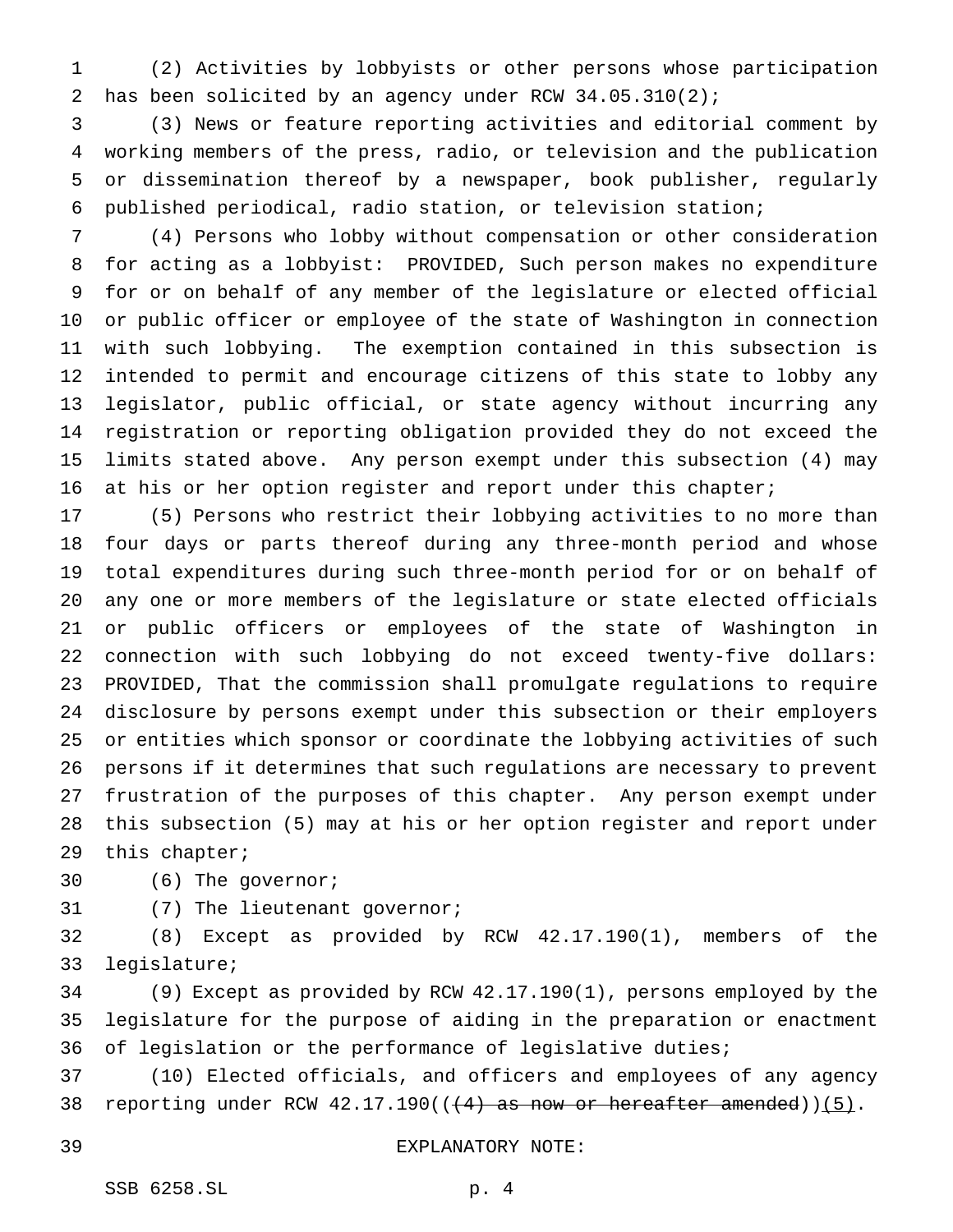RCW 42.17.190 was amended by 1986 c 239 s 1, changing subsection (4) to subsection (5). The current subsection (5) is the subsection that requires reporting of lobbying by state agencies. This bill corrects the cross-reference to that subsection.

 **Sec. 4.** RCW 43.160.076 and 1997 c 367 s 9 are each amended to read as follows:

 (1) Except as authorized to the contrary under subsection (2) of this section, from all funds available to the board for financial assistance in a biennium, the board shall spend at least seventy-five percent for financial assistance for projects in distressed counties or rural natural resources impact areas. For purposes of this section, the term "distressed counties" includes any county, in which the average level of unemployment for the three years before the year in which an application for financial assistance is filed, exceeds the 15 average state ((employment)) unemployment for those years by twenty percent.

 (2) If at any time during the last six months of a biennium the board finds that the actual and anticipated applications for qualified projects in distressed counties or rural natural resources impact areas are clearly insufficient to use up the seventy-five percent allocation, then the board shall estimate the amount of the insufficiency and during the remainder of the biennium may use that amount of the allocation for financial assistance to projects not located in distressed counties or rural natural resources impact areas.

(3) This section expires June 30, 2000.

# EXPLANATORY NOTE:

 The formula for determining the threshold unemployment level for the definition of "distressed counties" was erroneously copied for use in 1985 chapter 446 section 6. This bill changes the word "employment" to the correct word in the formula, "unemployment."

 This bill also corrects drafting errors in the delayed repeal of RCW 43.160.076. Although the delayed repeal of RCW 43.160.076 has been amended several times, most recently in 1997 c 367 s 10 that changed the date of the section's repeal to June 30, 2000, these amendments have not included in the repeal's list of affected laws any session laws after 1991. The new subsection (3) in this bill expires the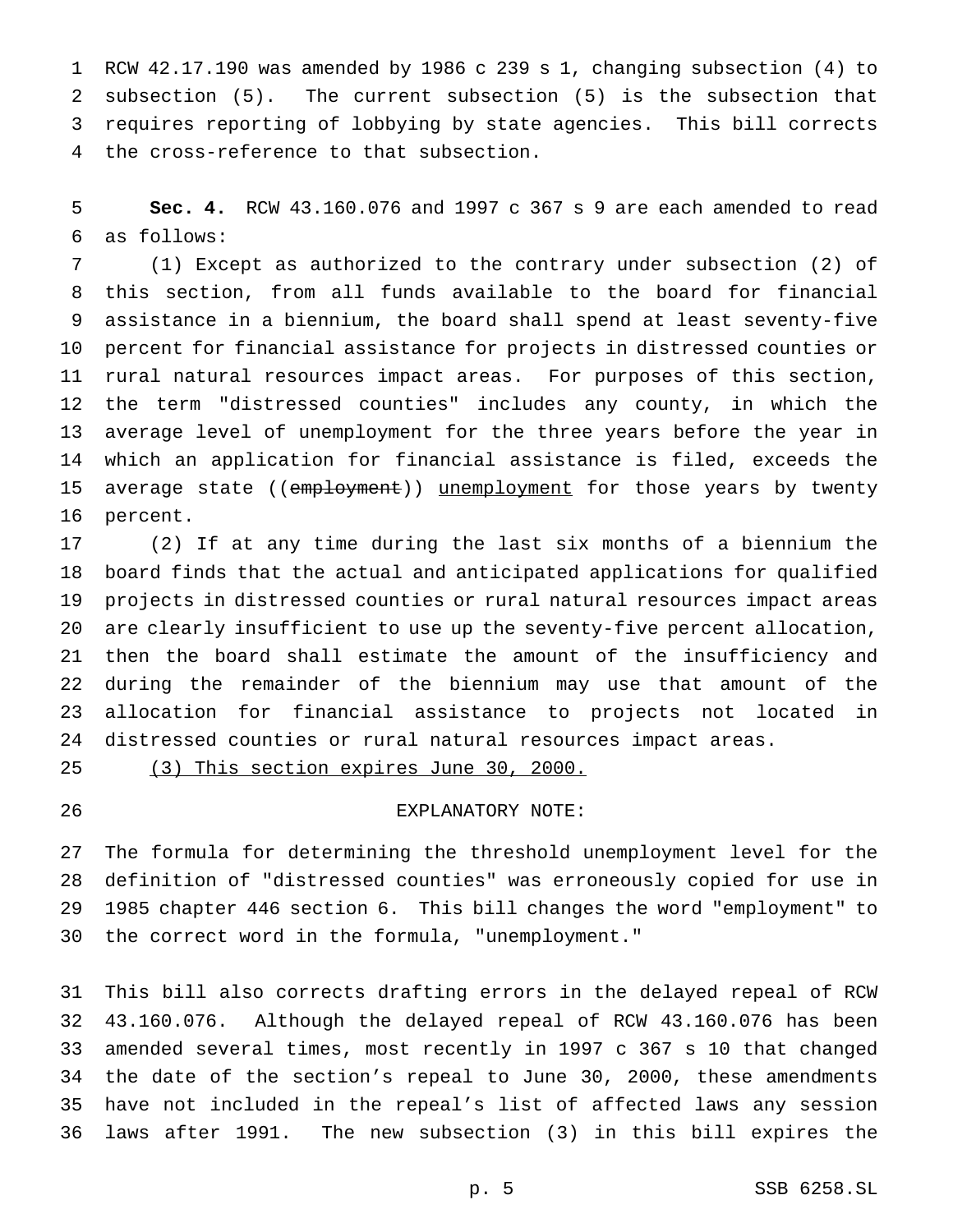entire section June 30, 2000. This means that all session laws that affect the section, including any amending this section in the future, are now included in the expiration.

 **Sec. 5.** RCW 43.160.210 and 1996 c 290 s 1 and 1996 c 51 s 10 are each reenacted and amended to read as follows:

 (1) Except as authorized to the contrary under subsection (2) of this section, from all funds available to the board for financial assistance, the board shall designate at least twenty percent for financial assistance for projects in distressed counties. For purposes of this section, the term "distressed counties" includes any county, in which: (a) The average level of unemployment for the three years before the year in which an application for financial assistance is 13 filed, exceeds the average state ((employment)) unemployment for those years by twenty percent; or (b) a county that has a median household income that is less than seventy-five percent of the state median household income for the previous three years.

 (2) If at any time during the last six months of a biennium the board finds that the actual and anticipated applications for qualified projects in distressed counties are clearly insufficient to use up the twenty percent allocation, then the board shall estimate the amount of the insufficiency and during the remainder of the biennium may use that amount of the allocation for financial assistance for projects not located in distressed counties.

## EXPLANATORY NOTE:

 The formula for determining the threshold unemployment level for the definition of "distressed counties" was erroneously copied for use in 1991 c 314 s 25. This bill changes the word "employment" to the correct word in the formula, "unemployment."

 RCW 43.160.210 was also amended by 1996 c 51 s 10 and by 1996 c 290 s 1, each without reference to the other. Both amendments are incorporated and reenacted in this bill.

 **Sec. 6.** RCW 82.14.370 and 1997 c 366 s 3 are each amended to read as follows:

 (1) The legislative authority of a distressed county may impose a sales and use tax in accordance with the terms of this chapter. The